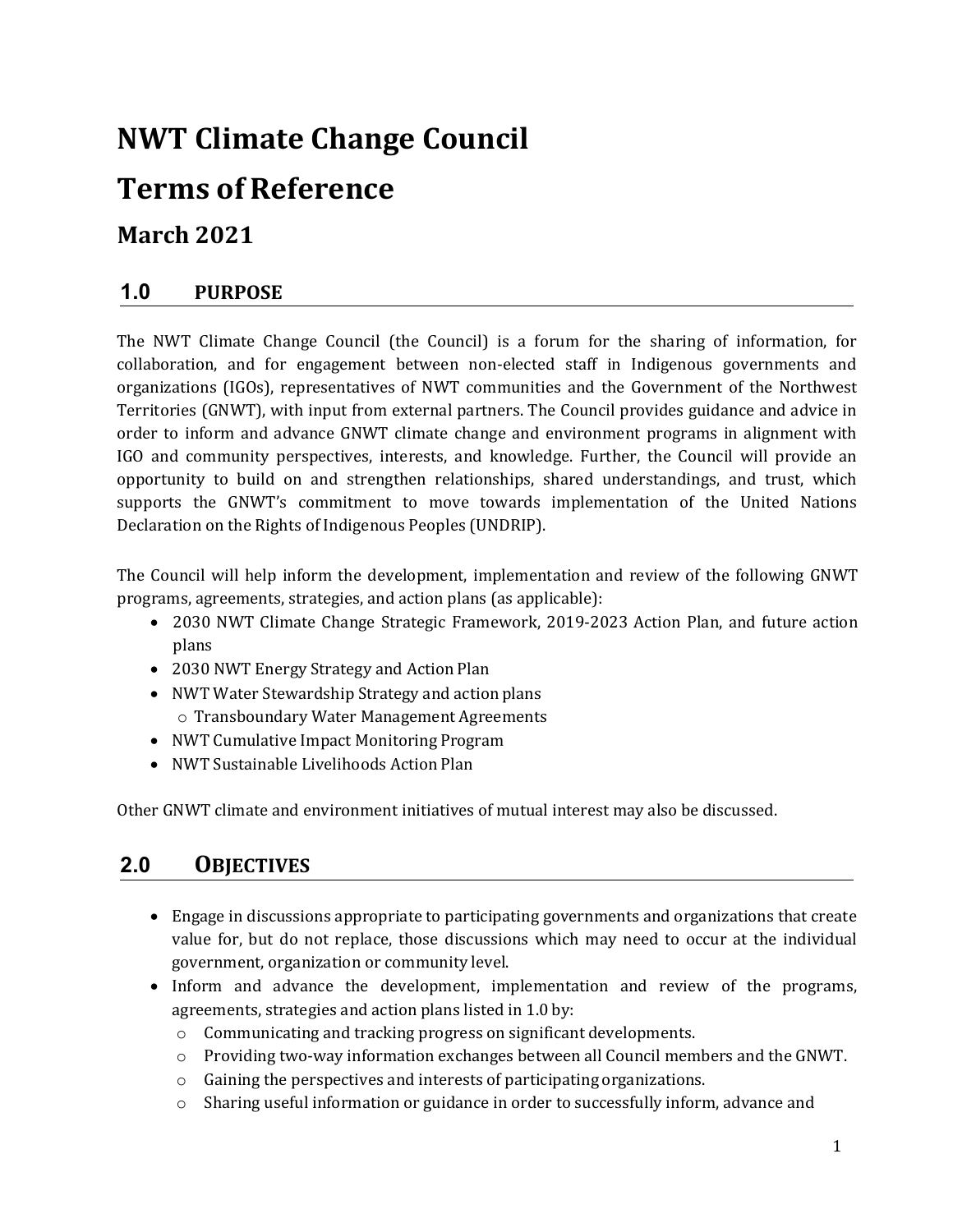improve the outcomes and deliverables of the programs.

- $\circ$  Identifying opportunities, concerns, and emerging issues and, where possible, the means to address them.
- o Sharing advice on how to effectively engage IGOs and NWT communities and/or how to effectively incorporate Traditional Knowledge.

## **3.0 COUNCIL STRUCTURE**

#### *3.1 Members*

The Council is co-chaired by the Department of Environment and Natural Resources (ENR) and by a unanimously selected IGO representative, with secretariat support provided by ENR's division of Environmental Stewardship and Climate Change. The following IGOs, GNWT departments and community association can appoint one regular member to the Council:

- Acho Dene Koe First Nation
- Akaitcho Territory Government
- Dehcho First Nations
- Délinę Got'inę Government
- Government of the Northwest Territories Environment and Natural Resources (ENR)
- Government of the Northwest Territories Infrastructure
- Gwich'in Tribal Council
- Inuvialuit Regional Corporation
- Kátł'odeeche First Nation
- North Slave Métis Alliance
- Northwest Territory Métis Nation
- NWT Association of Communities
- Sahtu Secretariat Incorporated
- Salt River First Nation
- Tłįchǫ Government

Each IGO must identify an alternate member, who may participate on behalf of the IGO in situations where the regular member is unable to attend a Council meeting. This is a staff-level council, as such it is preferred that members are not elected representatives.

Depending on the topics discussed at certain meetings, IGOs may request that staff specializing in a specific topic also attend as support. Travel expenses would not be reimbursed for additional staff.

Each IGO shall notify ENR in writing of their appointed Council member and alternate. Similarly, IGOs shall notify ENR in writing of any change in representation (Council members or alternates). Alternates are considered replacements for Council members; therefore, alternates share the same roles and responsibilities as Council members.

New members from other governments or organizations may be considered on a case-by-case basis.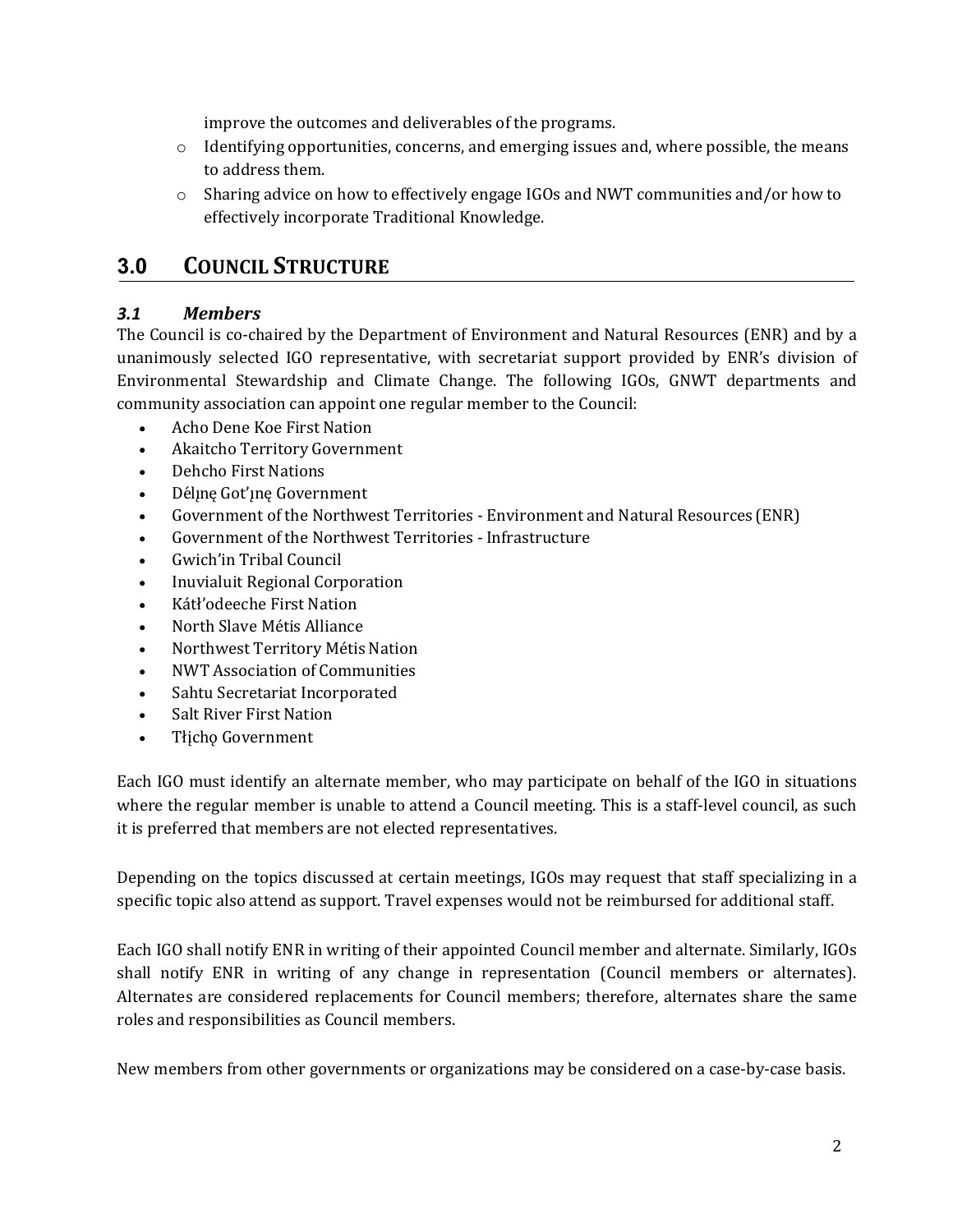## *3.2 Roles and Responsibilities of Members*

| <b>GNWT Co-Chair</b>                                        | Ensure the finalization of all meeting agendas and materials, and the<br>$\bullet$<br>preparation of meeting logistics<br>Chair meetings (in collaboration with the IGO Co-Chair)<br>٠<br>Regularly communicate with GNWT's Director-level Climate Change Working<br>Group about the Council<br>Ensure the proper functioning of the Council, which involves appropriate<br>$\bullet$<br>reviews of the Council's Terms of Reference                                                                                                                                                                                                                                                                                                                                                                                                                                                                                                                                                                                                                                                                                                                                     |
|-------------------------------------------------------------|--------------------------------------------------------------------------------------------------------------------------------------------------------------------------------------------------------------------------------------------------------------------------------------------------------------------------------------------------------------------------------------------------------------------------------------------------------------------------------------------------------------------------------------------------------------------------------------------------------------------------------------------------------------------------------------------------------------------------------------------------------------------------------------------------------------------------------------------------------------------------------------------------------------------------------------------------------------------------------------------------------------------------------------------------------------------------------------------------------------------------------------------------------------------------|
| <b>IGO Co-Chair</b>                                         | Work with the Co-Chair to confirm the agenda<br>$\bullet$<br>Chair meetings (alternate with the GNWT Co-Chair)<br>٠<br>Serve for a 1 year term (with possible 1 year extension if consensus by the<br>٠<br>Indigenous Caucus)<br>Mentor the Co-Chair successor<br>$\bullet$                                                                                                                                                                                                                                                                                                                                                                                                                                                                                                                                                                                                                                                                                                                                                                                                                                                                                              |
| <b>Members</b><br>and<br><b>Alternate</b><br><b>Members</b> | Confirm attendance<br>$\bullet$<br>Inform agenda items<br>٠<br>Prepare for and actively participate in Council meetings<br>٠<br>Review and provide input on materials such as plans, strategies and proposals<br>Share the perspectives and interests of their respective governments or<br>$\bullet$<br>organizations<br>Communicate respectfully on a foundation of integrity, trust and honesty<br>٠<br>Report back to appointing government or organization, by providing periodic or<br>٠<br>routine updates to elected leaders<br>Verify the summaries/action items of Council meetings and act on these, as<br>$\bullet$<br>required, within identified timelines                                                                                                                                                                                                                                                                                                                                                                                                                                                                                                 |
| <b>Secretariat</b>                                          | Provide overall professional, technical, administrative, clerical and other<br>$\bullet$<br>assistance to the Council<br>Solicit agenda items<br>٠<br>Develop draft agendas<br>٠<br>Coordinate and/or facilitate Council meetings, workshops and activities<br>Capture, track and circulate meeting summary notes and action items<br>٠<br>Incorporate identified errors and omissions into meeting summaries<br>$\bullet$<br>Brief Council members who are new to the role<br>Maintain contact lists, distribute documentation, and communicate with Council<br>members<br>Update the relevant GNWT websites to reflect the current Council membership<br>٠<br>Obtain and circulate updates on strategy, action plan or program<br>٠<br>implementation in plain language formats that can be sent directly to Council<br>members' communities and to their leadership<br>Maintain a reference resource of all relevant documentation<br>٠<br>Draft an annual briefing that members can share with their leadership<br>٠<br>Report on Council progress in the publicly-available 2030 NWT Climate Change<br>٠<br>Strategic Framework 2019-2023 Action Plan Annual Report |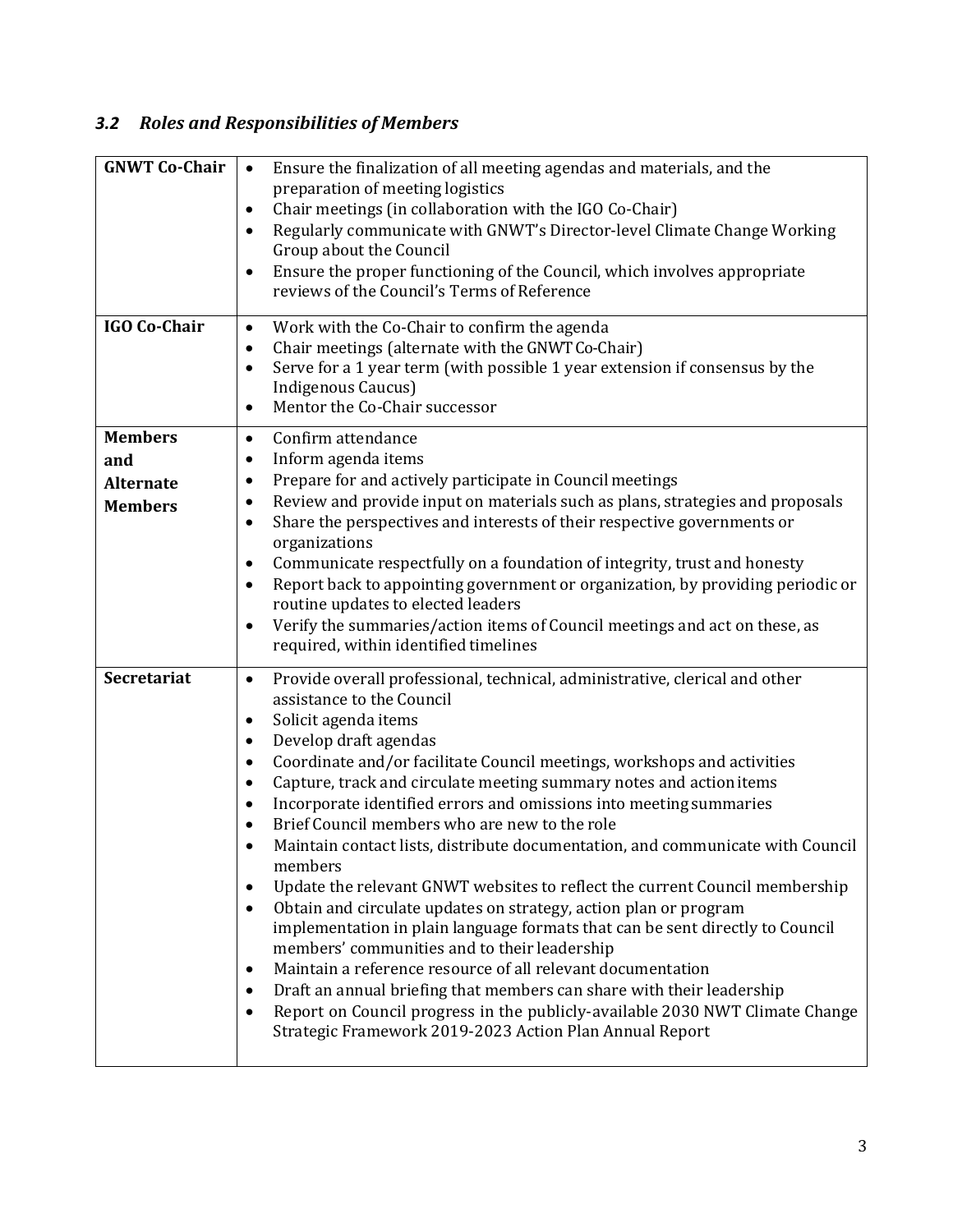## *3.3 Advisors*

The Council will seek advice from a range of advisors, some with specific expertise, as needed. Examples of input and expertise from different knowledge holders that can help inform and guide the Council include, but are not limited to:

- Elders
- Youth
- Stakeholders (for example: industry groups, non-government organizations, co-managementboards)
- Researchers or other knowledge holders

The Council will decide how best to engage these advisors. For example:

- Panels could be formed that report back on tasks or questions given to them by the Council (e.g., NWT) Cumulative Impact Monitoring Program panel, water stewardship panel, sustainable livelihoods panel, climate change-panels, etc.)
- Advisors could be invited to meetings or to workshops/events to give their input on a wide range of topics as needed (e.g., a Climate Change Advisory Group that includes Council members and stakeholders, an Elders advisory group, a youth advisory group).

## **4.0 COUNCIL MEETINGS**

### *4.1 Meeting Frequency*

There will be at least four regular meetings per year, approximately 2 hours long. Additional meetings may be scheduled to address issues or developments between regular meetings, as needed.

### *4.2 Meeting Type and Location*

Regular Council meetings will take place through telephone/video conferences. In some circumstances, the Council may hold in-person meetings.

### *4.3 Attendance of Guests and/or Observers*

Invited guests, observers or advisors may participate in the Council meetings to provide information or expertise on a topic. Council members may request in-camera time for Council members only during meetings. Meetings are not open to any person or organization, except when invited by the Council.

### *4.4 Decisions*

The Council is a guiding body, rather than a decision-making body; however, if a decision is required, it will be made by consensus. If consensus cannot be obtained, it is important that opinions both for and against a particular decision be expressed and documented.

### *4.5 Indigenous Government and Organization Members Caucus*

IGO members of the Council may choose to caucus to discuss and provide input and advice regarding matters specific to IGO representation or concerns. Time and space will be set aside at Council meetings to accommodate the caucus as needed as identified by the co-chair.